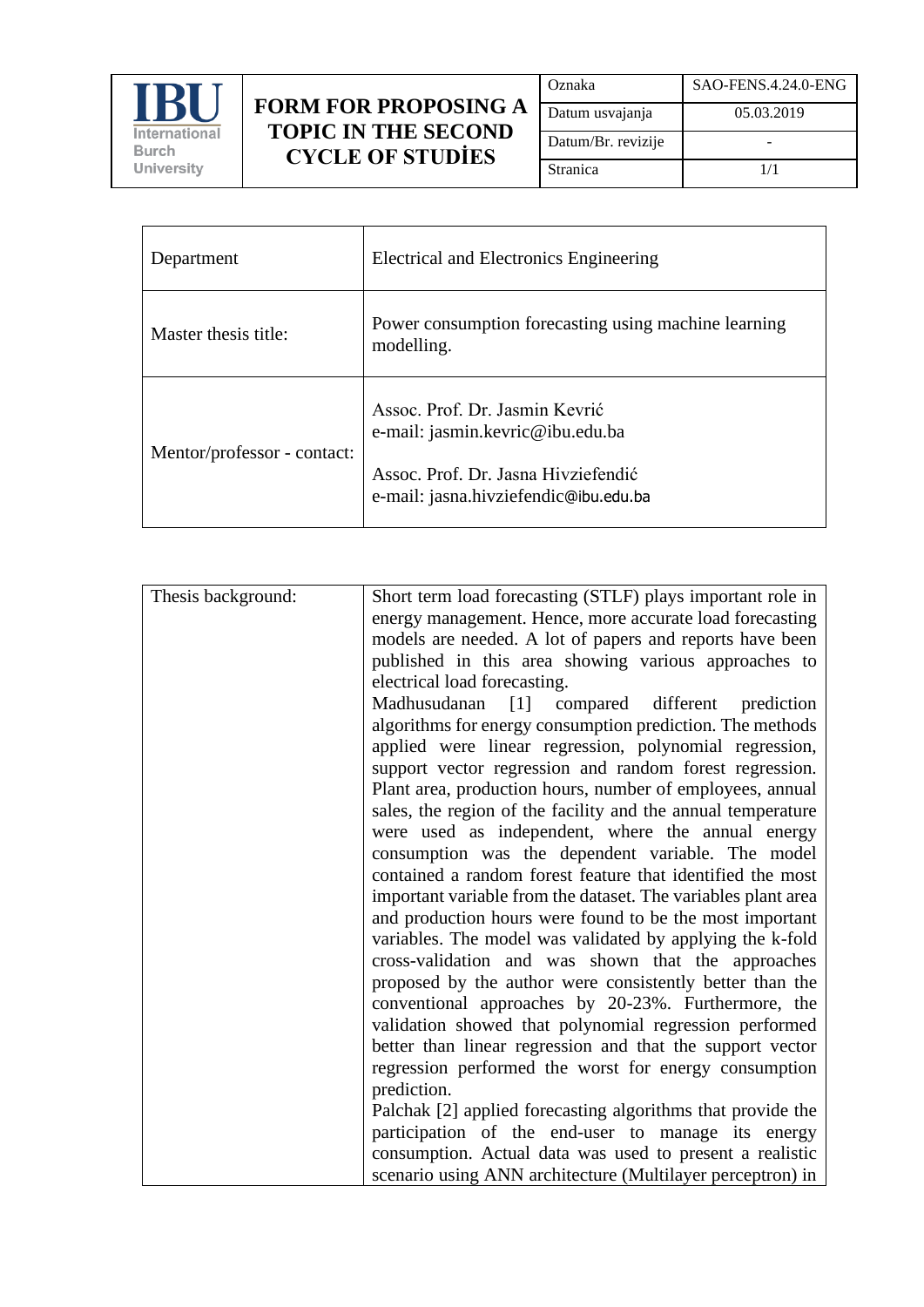

## **FORM FOR PROPOSING A TOPIC IN THE SECOND CYCLE OF STUDİES**

| Oznaka             | SAO-FENS.4.24.0-ENG |
|--------------------|---------------------|
| Datum usvajanja    | 05.03.2019          |
| Datum/Br. revizije |                     |
| <b>Stranica</b>    | 1/1                 |

|                   | the real-time forecast. Then, based on the load forecast, an<br>energy management set of actions was developed that is<br>based on controllable assets on the CSU campus. This<br>showed that the actions of the operator can be better<br>determined when taken in the context of the predicted load<br>profile and that the value of those actions can be evaluated<br>more accurately than applying a subjective cost-benefit<br>analysis.<br>Cupeljić [3] presented a model for forecasting day-ahead<br>electricity demand. Two models were proposed single-<br>equation model and the multi equation model. The single-<br>equation model estimated all hours using a single equation,<br>while for the multi-equation model each hour was treated as<br>an individual time series to model the hourly electricity<br>demand. Applying error measurements (mean error, mean<br>absolute, error, mean absolute percentage error, and Theil's<br>U- statistic) the multi-equation was determined to be the<br>better model.<br>Sabi [4] applied autoregressive regression integrated<br>moving average model, exponential smoothing, and the<br>multi-seasonal exponential smoothing method to predict the<br>day-ahead energy demand. The result showed that the<br>method could accurately predict future energy demand by<br>applying specific techniques depending on the data.<br>However, one disadvantage is that the analysis needs to be<br>performed manually so that the best model could be<br>determined. |
|-------------------|----------------------------------------------------------------------------------------------------------------------------------------------------------------------------------------------------------------------------------------------------------------------------------------------------------------------------------------------------------------------------------------------------------------------------------------------------------------------------------------------------------------------------------------------------------------------------------------------------------------------------------------------------------------------------------------------------------------------------------------------------------------------------------------------------------------------------------------------------------------------------------------------------------------------------------------------------------------------------------------------------------------------------------------------------------------------------------------------------------------------------------------------------------------------------------------------------------------------------------------------------------------------------------------------------------------------------------------------------------------------------------------------------------------------------------------------------------------------------------------------------------------------------|
| Thesis objective: | The objective of this thesis is the investigation of Short-term<br>power consumption forecasting models using machine<br>learning modelling: the case of BiH. Different regression<br>algorithms will be investigated and compared for the<br>prediction task using R score, mean absolute error, root<br>mean square error, etc. Furthermore, the most important<br>input variables will be identified from the historical<br>available data related to the energy consumption in the<br>previous periods. Load curve data analysis will be<br>performed as well. Lastly, the most adequate short-term<br>prediction approach will be proposed. The energy prediction<br>is very important step for the development of energy<br>management system in Smart Grid.                                                                                                                                                                                                                                                                                                                                                                                                                                                                                                                                                                                                                                                                                                                                                         |